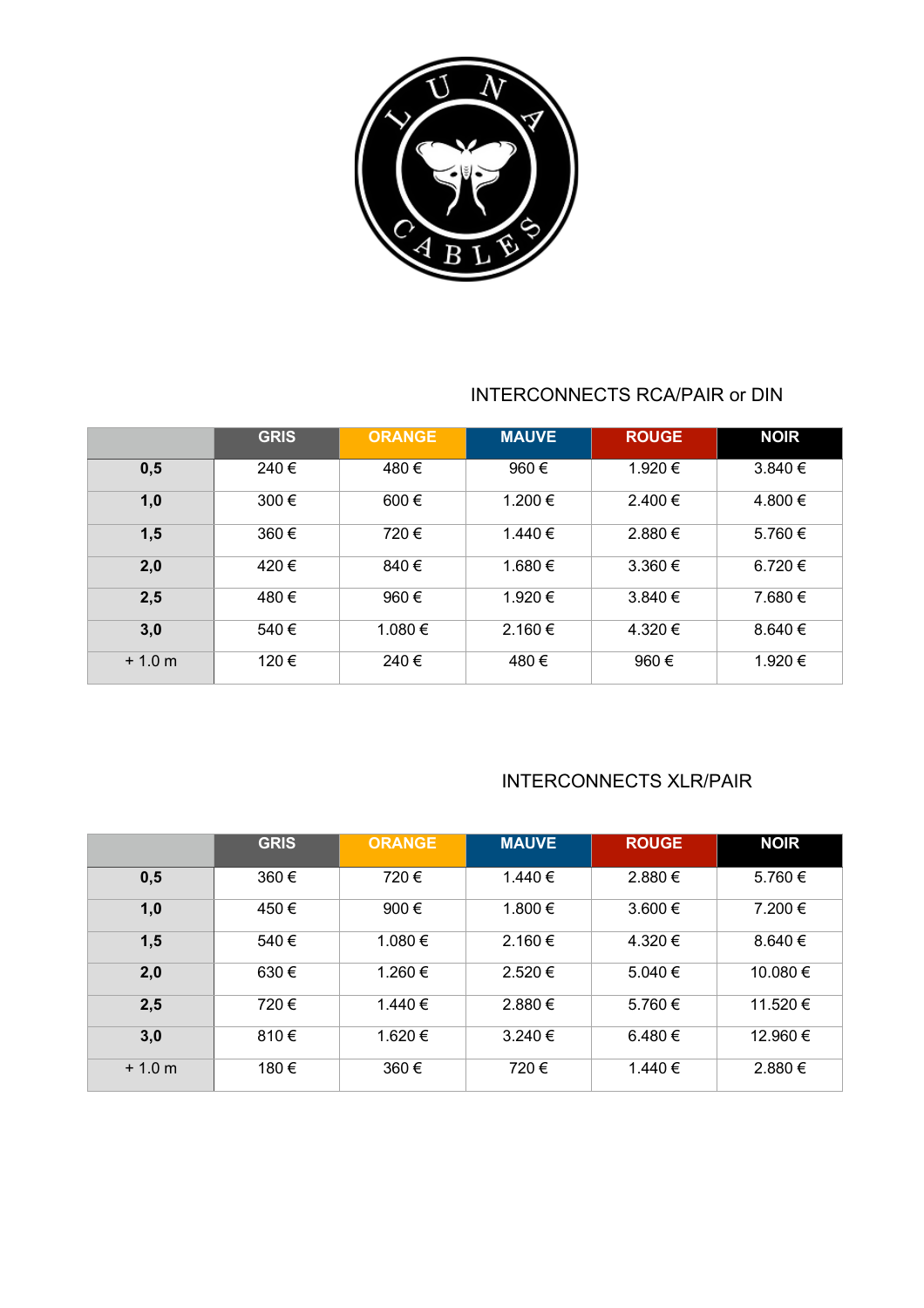#### PHONO DIN/RCA

|      | <b>GRIS</b> | <b>ORANGE</b> | <b>MAUVE</b> | <b>ROUGE</b> | <b>NOIR</b> |
|------|-------------|---------------|--------------|--------------|-------------|
| 1,25 | 350€        | $600 \in$     | 1.200 €      | $2.400 \in$  |             |
| 1,5  | 380€        | 660€          | 1.320 €      | $2.640 \in$  |             |

#### PHONO GROUND

|      | <b>GRIS</b> | <b>ORANGE</b> | <b>MAUVE</b> | <b>ROUGE</b> | <b>NOIR</b> |
|------|-------------|---------------|--------------|--------------|-------------|
|      |             |               |              |              |             |
| 1,25 | 100 €       | 150 €         | 250€         | 350€         |             |

#### SPEAKERS/PAIR

|          | <b>GRIS</b> | <b>ORANGE</b> | <b>MAUVE</b> | <b>ROUGE</b> | <b>NOIR</b> |
|----------|-------------|---------------|--------------|--------------|-------------|
| 1,0      | 338€        | 675€          | 1.350€       | 2.700€       | 5.400€      |
| 1,5      | 375€        | 750€          | 1.500 €      | 3.000€       | 6.000 $\in$ |
| 2,0      | 413€        | 825€          | 1.650 €      | $3.300 \in$  | 6.600 €     |
| 2,5      | 450€        | 900€          | 1.800 €      | 3.600€       | 7.200€      |
| 3,0      | 525€        | 1.050 €       | 2.100 €      | 4.200€       | 8.400 €     |
| 3,5      | 600€        | 1.200 €       | 2.400 €      | 4.800 €      | 9.600 $\in$ |
| 4,0      | 675€        | 1.350 €       | 2.700 €      | 5.400 €      | 10.800€     |
| 4,5      | 750€        | 1.500 €       | 3.000 €      | 6.000 €      | 12.000 €    |
| 5,0      | 825€        | 1.650€        | 3.300€       | 6.600 €      | 13.200€     |
| $+1.0 m$ | 150€        | 300€          | 600€         | 1.200€       | 2.400 €     |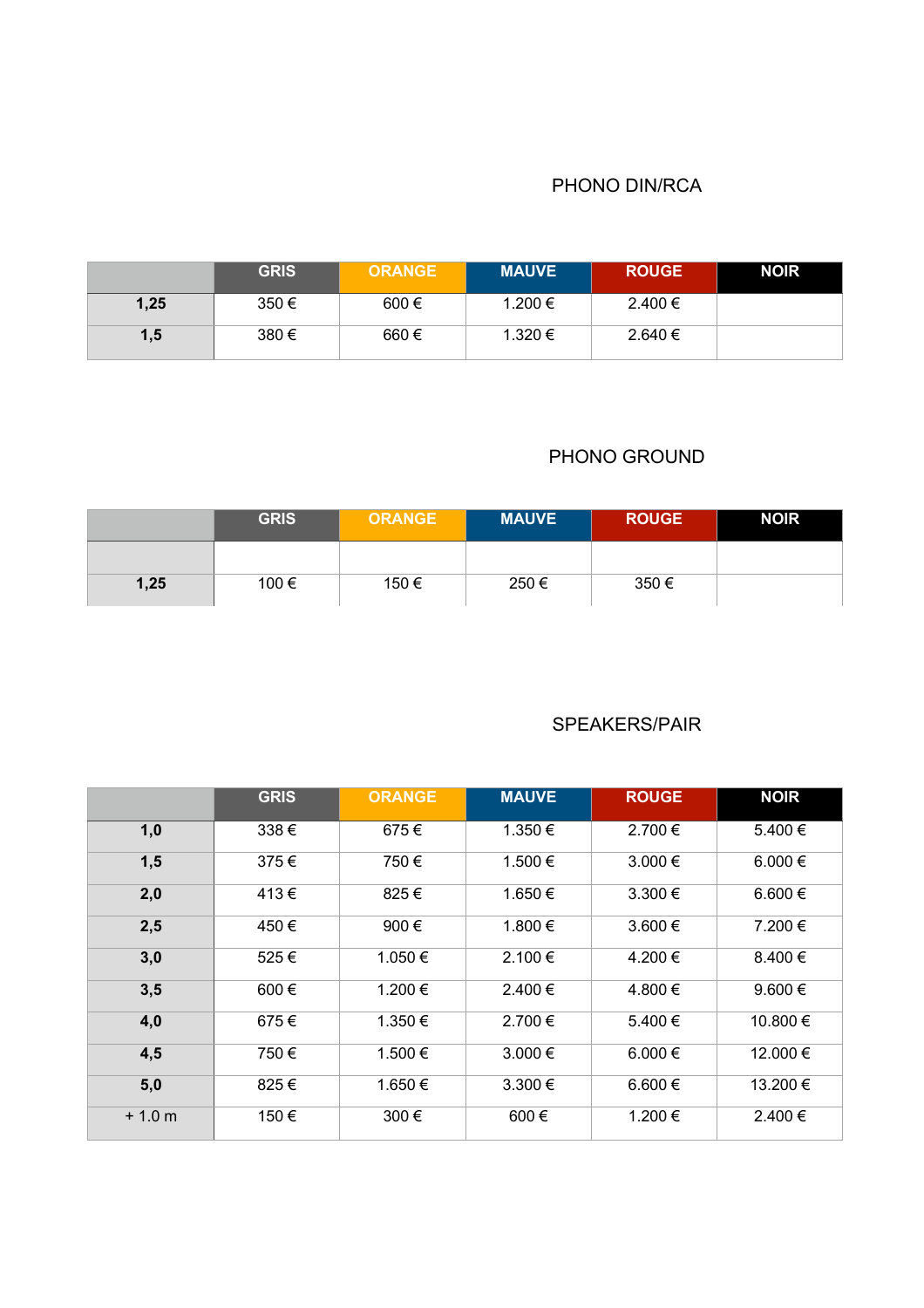#### JUMPERS 4 total

|     | <b>GRIS</b> | <b>ORANGE</b> | <b>MAUVE</b> | <b>ROUGE</b> | <b>NOIR</b> |
|-----|-------------|---------------|--------------|--------------|-------------|
| 0,3 | 150 €       | 200€          | 300€         | 400€         | 650€        |

# DIGITAL SPDIF RCA and BNC

|          | <b>GRIS</b> | <b>ORANGE</b> | <b>MAUVE</b> | <b>ROUGE</b> | <b>NOIR</b> |
|----------|-------------|---------------|--------------|--------------|-------------|
| 0,5      | 120€        | 240€          | 480€         | 960€         | 1.920 €     |
| 1,0      | 150€        | 300€          | $600 \in$    | 1.200 €      | $2.400 \in$ |
| 1,5      | 180€        | 360€          | 720€         | 1.440 €      | 2.880 €     |
| 2,0      | 210€        | 420€          | 840 €        | 1.680 €      | $3.360 \in$ |
| $+1.0 m$ | $60 \in$    | 120 €         | 240 €        | 480€         | 960€        |

# DC POWER SUPPLY CABLE (DC CONNECTOR)

|          | <b>GRIS</b> | <b>ORANGE</b> | <b>MAUVE</b> | <b>ROUGE</b> | <b>NOIR</b> |
|----------|-------------|---------------|--------------|--------------|-------------|
| 0,5      | 120€        | 240€          | 480€         |              |             |
| 1,0      | 150 €       | 300€          | $600 \in$    |              |             |
| 1,5      | 180€        | 360€          | 720€         |              |             |
| 2,0      | 210€        | 420€          | 840 €        |              |             |
| $+1.0 m$ | 60€         | 120 €         | 240 €        |              |             |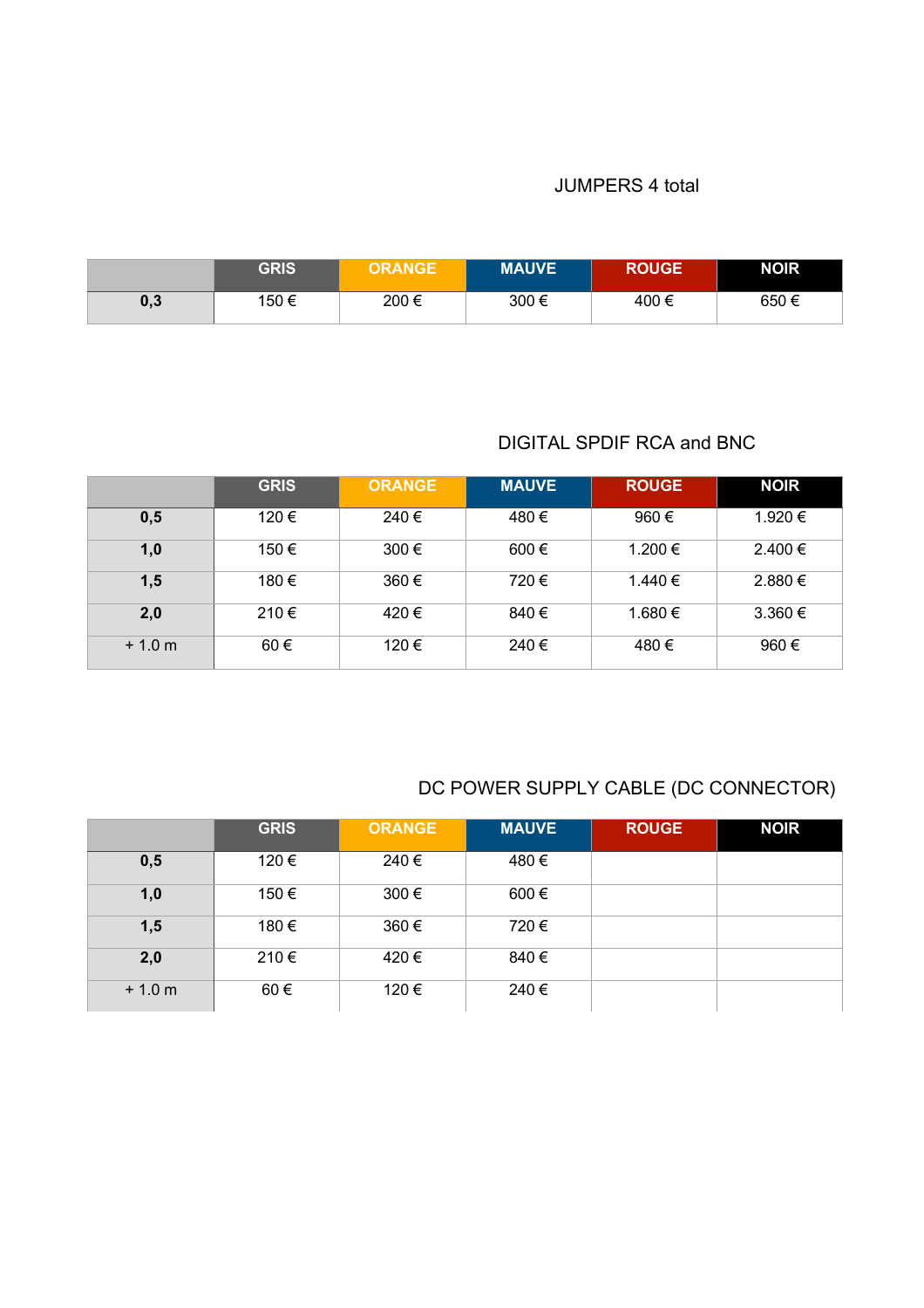### ETHERNET

|          | <b>GRIS</b> | <b>ORANGE</b> | <b>MAUVE</b> | <b>ROUGE</b> | <b>NOIR</b> |
|----------|-------------|---------------|--------------|--------------|-------------|
| 1,0      |             | 675€          | 1.350€       |              |             |
| 1,5      |             | 750€          | 1.500€       |              |             |
| 2,0      |             | 825€          | 1.650€       |              |             |
| 2,5      |             | 900€          | 1.800€       |              |             |
| 3,0      |             | 1.050€        | 2.100€       |              |             |
| 3,5      |             | 1.200€        | 2.400€       |              |             |
| 4,0      |             | 1.350€        | 2.700 €      |              |             |
| 4,5      |             | 1.500 €       | 3.000€       |              |             |
| 5,0      |             | 1.650€        | 3.300€       |              |             |
| $+1.0 m$ |             | 300€          | 600€         |              |             |

#### USB TYPE A>B

|     | <b>GRIS</b> | <b>ORANGE</b> | <b>MAUVE</b> | <b>ROUGE</b> | <b>NOIR</b> |
|-----|-------------|---------------|--------------|--------------|-------------|
| 1,0 | $300 \in$   | $600 \in$     | 1.200 €      | $2.400 \in$  |             |
| 1,5 | 360€        | 720€          | 1.440 €      | 2.880 €      |             |
| 2,0 | 420€        | 840€          | 1.680 €      | $3.360 \in$  |             |

## USB TYPE A>C

|     | <b>GRIS</b> | <b>ORANGE</b> | <b>MAUVE</b> | <b>ROUGE</b> | <b>NOIR</b> |
|-----|-------------|---------------|--------------|--------------|-------------|
| 1,0 | 300€        | $600 \in$     | 1.200 €      |              |             |
| 1,5 | 360€        | 720€          | 1.440 €      |              |             |
| 2,0 | 420€        | 840€          | 1.680 €      |              |             |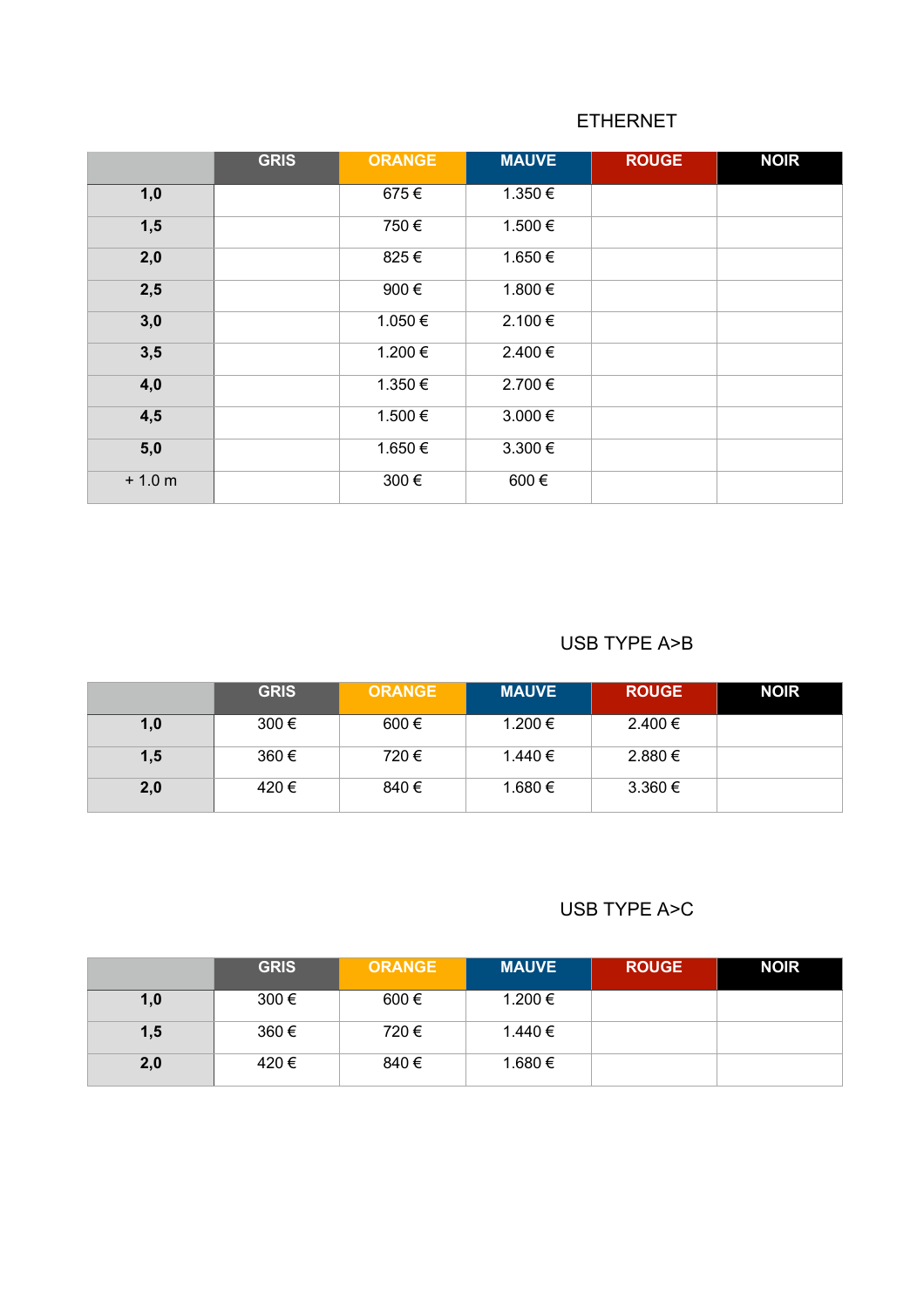#### HEADPHONE CABLE

|          | <b>GRIS</b> | <b>ORANGE</b> | <b>MAUVE</b> | <b>ROUGE</b> | <b>NOIR</b> |
|----------|-------------|---------------|--------------|--------------|-------------|
| 1,5      | 540€        |               |              |              |             |
| 2,0      | 630€        |               |              |              |             |
| 2,5      | 720€        |               |              |              |             |
| $+1.0 m$ | 180€        |               |              |              |             |

# POWER CORDS 15A-20A (SCHUKO-USA-SWISS-AUSTRALIA TYPE)

|          | <b>GRIS</b> | <b>ORANGE</b> | <b>MAUVE</b> | <b>ROUGE</b> | <b>NOIR</b> |
|----------|-------------|---------------|--------------|--------------|-------------|
| 1,0      | 450€        | 900€          | 1.200 €      |              |             |
| 1,5      | 525€        | 1.050 €       | 1.500 €      |              |             |
| 2,0      | $600 \in$   | 1.200 €       | 1.800 €      |              |             |
| $+1.0 m$ | 150 €       | 300€          | $600 \in$    |              |             |

#### STEP UP TRANSFORMERS

| GRIS | <b>ORANGE</b> | <b>MAUVE</b> | <b>ROUGE</b> | <b>NOIR</b> |
|------|---------------|--------------|--------------|-------------|
|      | 2.500 €       |              | 4.850 €      |             |